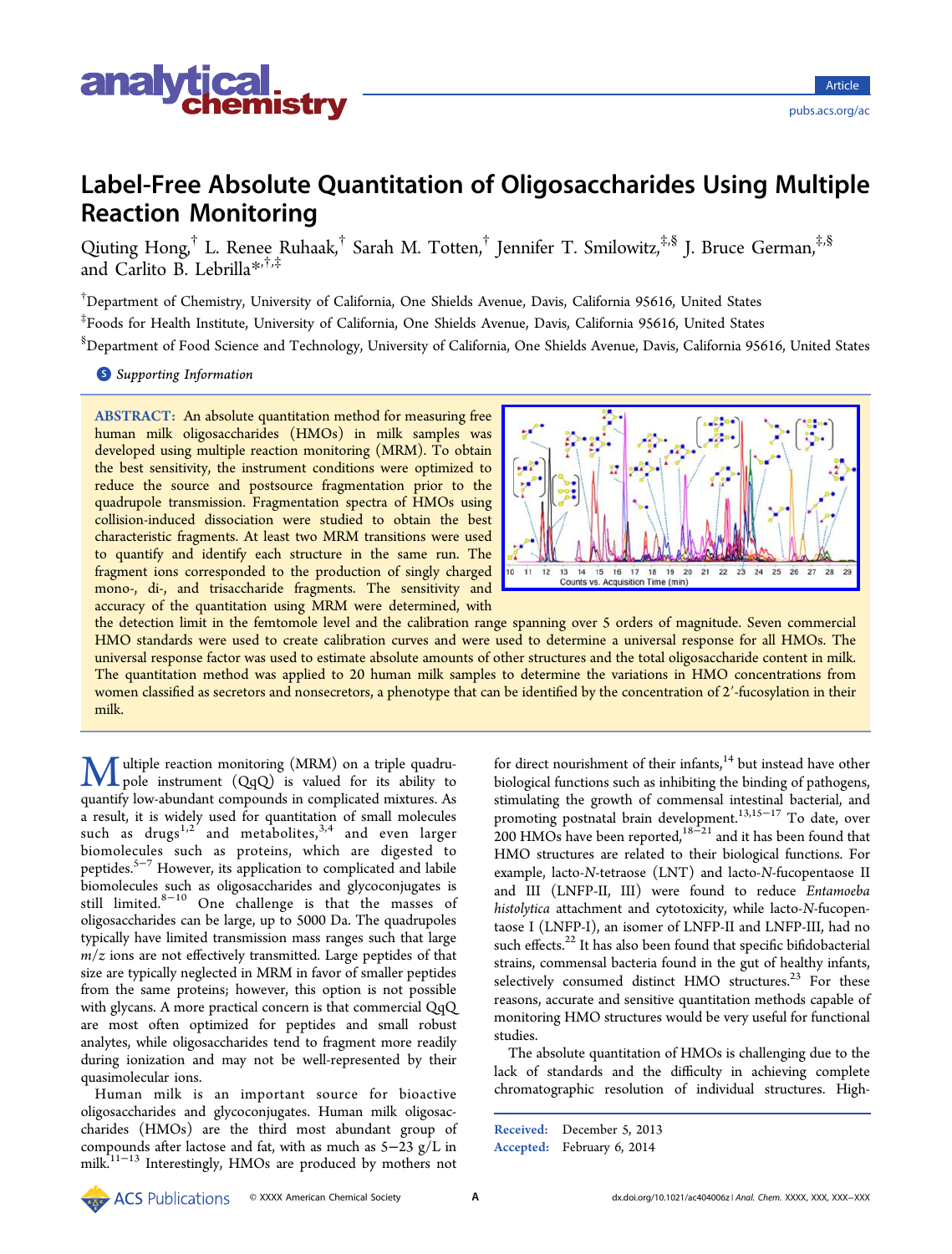performance anion-exchange chromatography (HPAEC) coupled with a pulsed amperometric detector (PAD) is a common technique for oligosaccharide quantitation.24−<sup>27</sup> HPLC separation in combination with spectrophoto[me](#page-7-0)t[ric](#page-7-0) detection is also available for derivatized oligosaccharides.<sup>28-31</sup> However, none of these detection methods are stru[ctural](#page-7-0) selective, and the quantitation depends on effective chromatographic separation. Multiple reaction monitoring on a QqQ provides the possibility of a robust label-free method for quantitation. Its detection can also be structure-selective. However, it has not been widely used to monitor free oligosaccharides in milk. One exception is a very recent example employing negative mode MRM for the absolute quantitation for six acidic bovine milk oligosaccharides (BMO) using hydrophilic interaction chromatography  $(HILIC).$ <sup>32</sup> Lowfemtomole detection limits, which are 3 orders of m[agn](#page-7-0)itude lower than those of the PAD detector, illustrated the value of MRM for quantifying oligosaccharides. The only other example employed negative mode MRM to determine eight soluble milk oligosaccharides in rat serum using normal phase liquid chromatography.<sup>33</sup>

In this study, [we](#page-7-0) present a comprehensive MRM analysis of HMOs. HMOs differ from other milk oligosaccharides such as BMOs in terms of their structural complexity and diversity and in their natural abundances.<sup>19,20,34</sup> HMOs are more abundant than BMOs and have a muc[h](#page-7-0) [highe](#page-7-0)r degree of fucosylation than BMOs. Conversely, BMOs have a much higher degree of sialylation. Furthermore, the mass spectrometry conditions were optimized particularly for free oligosaccharides to achieve high MRM sensitivity, thus enabling the detection of HMO over a wider dynamic range. The optimized method was then applied to study the variation in HMO concentrations in milk collected from healthy mothers. It is known that HMO profiles are greatly affected by the mother's secretor phenotype, which is encoded by the fucosyltransferase 2 (FUT2) gene and causes the secretion of  $\alpha(1-2)$  fucosylation.<sup>35</sup> This MRM method was then used to examine the absolute c[on](#page-7-0)centrations of individual structures to determine the variation in  $\alpha(1-2)$  fucosylation and the total HMO content between mothers of different secretor phenotypes.

# **EXPERIMENTAL PROCEDURES**

A brief description of the experimental procedures is given here. A more detailed description of the materials and methods used can be found in the Supporting Information.

Samples and Materials. [Milk oligosacc](#page-6-0)haride standards, lacto-N-tetraose (LNT), lacto-N-fucopentaose I (LNFP-I), sialyllacto-N-tetraose c (LSTc), 3′-sialyllactose (3′-SL), and 6′-sialyllactose (6′-SL), 2′-fucosyllactose (2′-FL), and lacto-Nhexaose (LNH) were purchased to build the standard calibration curves. Milk samples were obtained from 20 healthy women who gave birth to healthy full term infants enrolled in the UC Davis Foods for Health Institute lactation study. The participants' secretor statuses were determined by measuring specific fucosylated HMO structures in their milk as previously described.<sup>36</sup> Ten secretor and 10 nonsecretor participants were chosen fo[r](#page-7-0) [t](#page-7-0)his study.

Sample Preparation. HMOs were extracted from milk samples and reduced using the method described previously.<sup>18,36</sup> Briefly, 100  $\mu L$  of raw milk was defatted via centr[ifuge](#page-7-0) followed by an ethanol precipitation. The defatted samples were reduced using NaBH<sub>4</sub> at 65  $^{\circ}$ C water bath for 1.5 h followed by a solid phase extraction (SPE) cleanup using graphitized carbon cartridges. The lyophilized samples were reconstituted in 100  $\mu$ L of Nanopure water and diluted by 20folds for MS analysis. Oligosaccharide standards were also reduced using NaBH4. The lyophilized reduced oligosaccharide standards were weighed using a microbalance (Mettler Toledo, XP26), reconstituted, and diluted to create standard calibration curves. A standard addition experiment was performed for one of the milk samples by adding varying amount of HMO standards into the 20× diluted extracted milk oligosaccharide sample.

LC−ESI-MS Analysis. Human milk oligosaccharides were quantified using an Agilent 6490 triple quadrupole equipped with an Agilent 1290 infinity LC system, and a Thermo 100 × 2.1 mm Hypercarb column with a  $10 \times 2.1$  mm Hypercarb precolumn (particle size of 3  $\mu$ m for both columns). A 55 min LC separation was performed using a binary gradient at 0.2 mL/min flow rate: solvent A of 3% acetonitrile, 0.1% formic acid; solvent B of 90% acetonitrile, 0.1% formic acid in Nanopure water  $(v/v)$ . For the initial optimization of the mass analyzer, pure standards were ran on fast LC gradients (10 min) employing the same solvent composition as described.

The MS was operated in positive mode. The first and third quadrupoles were operated at unit resolution. The following parameters were optimized for oligosaccharide analysis: drying gas temperature and sheath gas temperature 150 °C, drying gas flow rate 11 L/min, sheath gas flow rate 7 L/min, nebulizer pressure 25 psi, capillary voltage 1800 V, fragmentor voltage 250 V; rf voltage amplitudes of high-pressure and low-pressure ion funnels are 100 and 60 V, respectively.

Statistical Analysis. The box-and-whisker plot and statistic tests were performed in JMP 10.0 statistical software. Onetailed Student t test  $(\alpha = 0.05)$  was used to compare the means of secretor and nonsecretor groups. Data sets were tested for homoscedasticity using Bartlett tests, with an  $\alpha$  value of 0.05. Nonhomoscedastic distributions were transformed using logarithmic functions to meet assumptions for parametric testing. Distributions that were not normal or homoscedastic were analyzed by a nonparametric Mann−Whitney−Wilcoxon method.

# ■ RESULTS AND DISCUSSION

A method for the accurate absolute quantitation of free oligosaccharides using MRM was developed by first optimizing ionization conditions for oligosaccharides. The fragmentation conditions under collision-induced dissociation (CID) were also optimized, and the common fragments were determined. The MS instrument parameters required further optimization for HMOs because they are structurally labile compared to metabolites and peptides. Chromatographic separation of reduced HMOs was performed with porous graphitized carbon (PGC). Each HMO compound was identified on the basis of its characteristic fragments and its elution time using a previously developed annotated HMO library.<sup>19,20</sup>

Method Optimization. Mini[mizat](#page-7-0)ion of In-Source and Postsource Fragmentation. Oligosaccharides are biomolecules consisting of monosaccharides linked via glycosidic bonds.<sup>19</sup> Triple quadrupole MS (QqQ) has been primarily applied [to](#page-7-0) small metabolites<sup>2,37</sup> and peptides,  $38,39$  which tend to be intrinsically more [st](#page-7-0)able than olig[osacc](#page-7-0)harides under most common ionization techniques. Commercial instruments are often optimized for small molecules and peptides but not for oligosaccharides. An MS scan of the LNT standard using the manufacturer default setting (Figure [1](#page-2-0)a) shows that the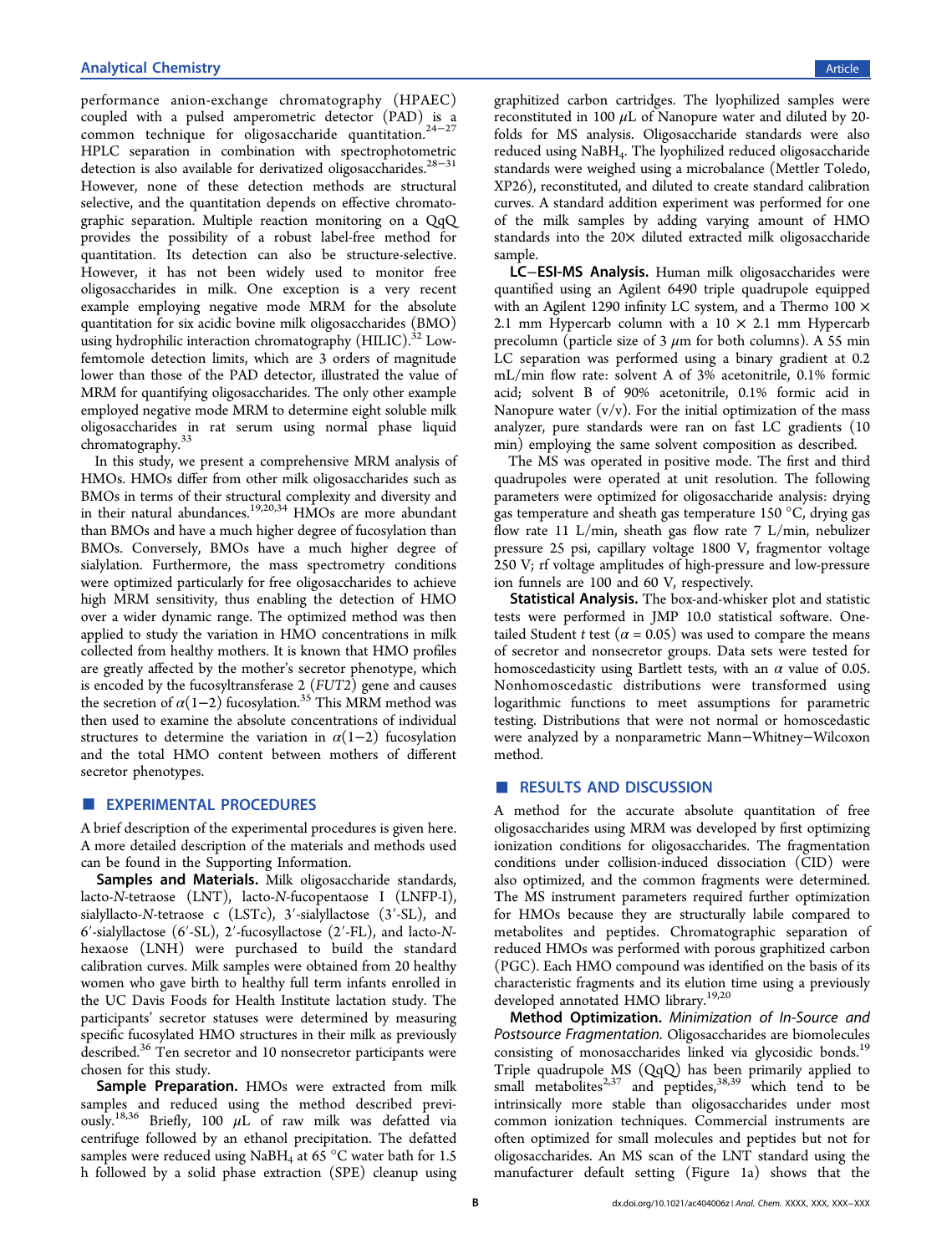<span id="page-2-0"></span>quasimolecular ions degrade into fragments prior to and during source extraction resulting in low MRM sensitivity.



Figure 1. Response of the method to LNT. (a) The manufacturer default conditions for peptides produced a large amount of unintended LNT fragments  $(m/z 366)$  in the MS scan mode. (b) After the instrument optimization, the fragment ion signal was diminished and the quasimolecular ion was increased: blue squares, GlcNAc (Nacetylglucosamine); blue circles, Glc (glucose); yellow circles, Gal (galactose).

To increase the specificity and sensitivity of the detection, minimizing fragmentation during ion transmission and prior to

the collision-induced dissociation is necessary. While the optimization process is instrument-specific the principle is the same for all instruments, i.e., decrease the fragmentation while maintaining quasimolecular ion abundances. Furthermore, the dual ion funnel feature makes this instrument still unique among triple quadrupole instruments making the discussion of the optimization highly relevant. Several parameters decrease the internal energy of the ion for this instrument including the source gas temperature and flow, nebulizer voltage, capillary voltage, fragmentor voltage, and dual ion funnel voltages. These parameters were optimized using oligosaccharide standards. Both reduced and unreduced compounds were examined and yielded similar responses. The results with LNT are shown as representative of the entire effort. Optimization of the gas temperature, fragmentor voltage, and the dual ion funnel voltage were most effective in increasing the quasimolecular ion as illustrated in Figure 2. Generally, higher gas temperature during electrospray ionization (ESI) decreases the formation of cluster ions, but may increase the internal energy of the ion and result in in-source fragmentation. Figure 2a shows that the optimum temperature is around 150 °C for producing the highest quasimolecular signal.

The fragmentor voltage is the voltage placed at the exit of the capillary to transmit ions into the mass analyzer. Higher voltages facilitate the transmission, but can also cause in-source CID. As shown in Figure 2b, a fragmentor voltage of 250 V provides the least fragmentation and thus the highest quasimolecular ion signal. However, 250 V is the minimum setting on this instrument and it is possible that lower voltages may still yield higher molecular ion abundances. The triple quadrupole used in this analysis was equipped with two ion



Figure 2. Optimization of collision conditions with LNT. (a) The drying gas and sheath gas were maintained at the same temperature. The optimal temperature at 150 °C provides the strongest quasimolecular ion signal. (b) Fragmentor voltage of 250 V provides the lowest degree of fragmentation and the strongest quasimolecular ion signal; 250 V is the minimum setting in this instrument. (c) The rf amplitude of the low-pressure ion funnel at 60 V provides the strongest quasimolecular ion signal. (d) The rf amplitude of the high ion funnel at 100 V provides the lowest degree of fragmentation. The optimum settings are thus 100 and 60 V for the high-pressure and low-pressure ion funnels, respectively. Red triangle: the symbol corresponds to the ratio of the quasimolecular ion  $(m/z 708)$  counts to the total ion counts. Blue diamond: the symbol corresponds to the ratio of the fragment ion ( $m/z$  366) counts to the quasimolecular ion ( $m/z$  708) counts. Instrument optimization of the low-pressure ion funnel was performed with rf amplitude at 40 (black triangles), 60 (green circles), and 80 V (red squares), respectively.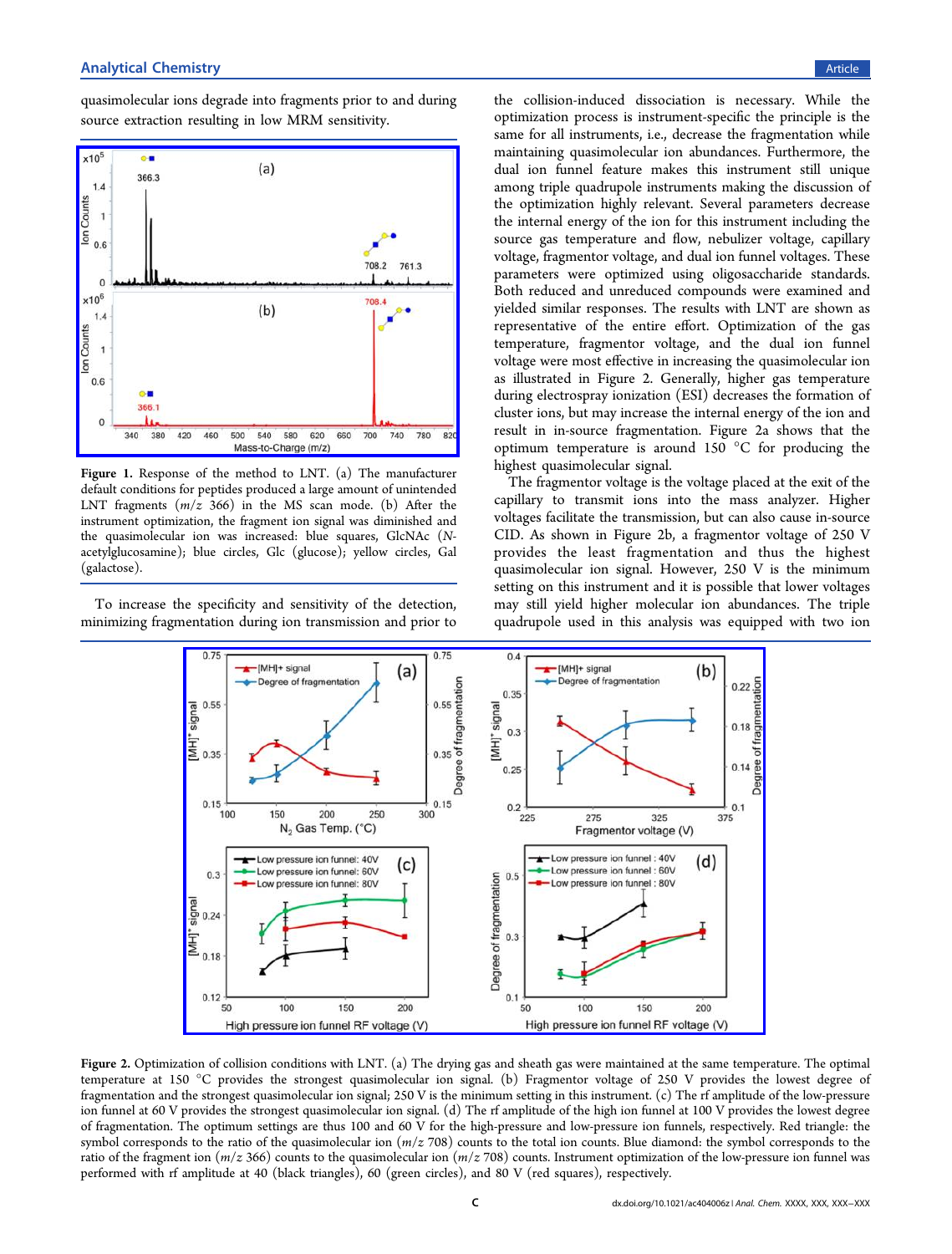<span id="page-3-0"></span>

Figure 3. Extracted MRM chromatogram. The MRM transitions monitored are provided in Supporting Information Table S-1. Peaks are labeled with corresponding structures. Structures in parentheses mean they could not be specifically [resolved or identi](#page-6-0)fied. (a) The total dynamic MRM chromatogram monitored for a pooled human milk oligosaccharide sample. Nine abundant HMO compounds can be readily identified and annotated. (b) Lower abundant HMOs are identified and annotated: blue circles, Glc (glucose); yellow circles, Gal (galactose); blue squares, GlcNAc (N-acetylglucosamine); yellow squares, GalNAc (N-acetylgalactosamine); red triangles, Fuc (fucose); purple diamonds, Neu5Ac (Nacetylneuraminic acid).

funnels placed consecutively to focus and transmit ions into the MS with high efficiency. The ion funnel consists of a series of concentric electrodes with an applied radio frequency (rf) to compress the ion cloud, and a dc electrical field to transmit ions into the mass analyzers.<sup>40,41</sup> The ion funnels are used under relatively high pressure[s.](#page-7-0) [An](#page-7-0) appropriate level of neutral gas inside the funnels is beneficial for ion confinement through collisional cooling; however, the gas can also increase the potential for unintended CID. The suggested manufacturer conditions involved pressures of 7−14 Torr (first ion funnel, also called high-pressure ion funnel) and 1−3 Torr (second ion funnel, also called low-pressure ion funnel). Under these conditions, large amounts of postsource fragmentation were found using the default rf amplitudes. Decreasing the rf levels was found to yield more abundant oligosaccharide quasimolecular ions. As shown in Figure 2c, the rf amplitude of 100− 150 V for the first funnel and 60 [V](#page-2-0) for the second ion funnel gave the strongest quasimolecular ion signal. Consequently, the rf amplitudes of 100 and 60 V, respectively, were used for the analysis. Under the optimized conditions, the instrument yielded the strongest quasimolecular ion with the least amount of fragmentation (Figure 1b).

Multiple Reaction [Mo](#page-2-0)nitoring of Human Milk Oligosaccharides. MRM Transitions for HMOs. The MRM method requires intense and reproducible fragment ions in order to achieve high specificity and sensitivity. HMO fragmentations

employing CID were studied to obtain the optimum MRM transitions for HMO quantitation. The tandem MS of several compounds are provided for illustrative purposes in Supporting Information Figure S-1. The most abundant fragm[ent ions of](#page-6-0) [protonated H](#page-6-0)MO precursor were small mono-, di-, and some trisaccharide fragments including m/z 366.2 (GlcNAc−Gal), 204.1 (N-acetylglucosamine, GlcNAc), 183.1 (glucose, Glc, reducing end), 512.2 (Fuc−GlcNAc−Gal), 292.1 (N-acetylneuraminic acid, Neu5Ac), and 657.1 (Neu5Ac−GlcNAc− Gal). At least two of these abundant fragment ions were monitored for each compound. The collision energy was optimized for composition to yield the highest response. The collision energy was then applied to a specific mass eluting at a specific time. As listed in Supporting Information Table S-1, 42 HMOs, corresponding t[o 32 distinct masses we](#page-6-0)re monitored. This represents a large fraction of the total HMOs in individuals corresponding to over 95% of the abundances.<sup>30</sup>

Dynamic MRMs. MRM detects multiple transit[ion](#page-7-0)s sequentially in one duty cycle. Transitions monitored within a single duty cycle are called concurrent transitions. The dwell time and cycle time are two important parameters in an MRM method. The cycle time is the time spent monitoring all transitions during one duty cycle, and the dwell time is the time spent on acquiring one specific MRM transition within each duty cycle. A long cycle time will result in poor LC peak sampling and thus poor data quality, while a short dwell time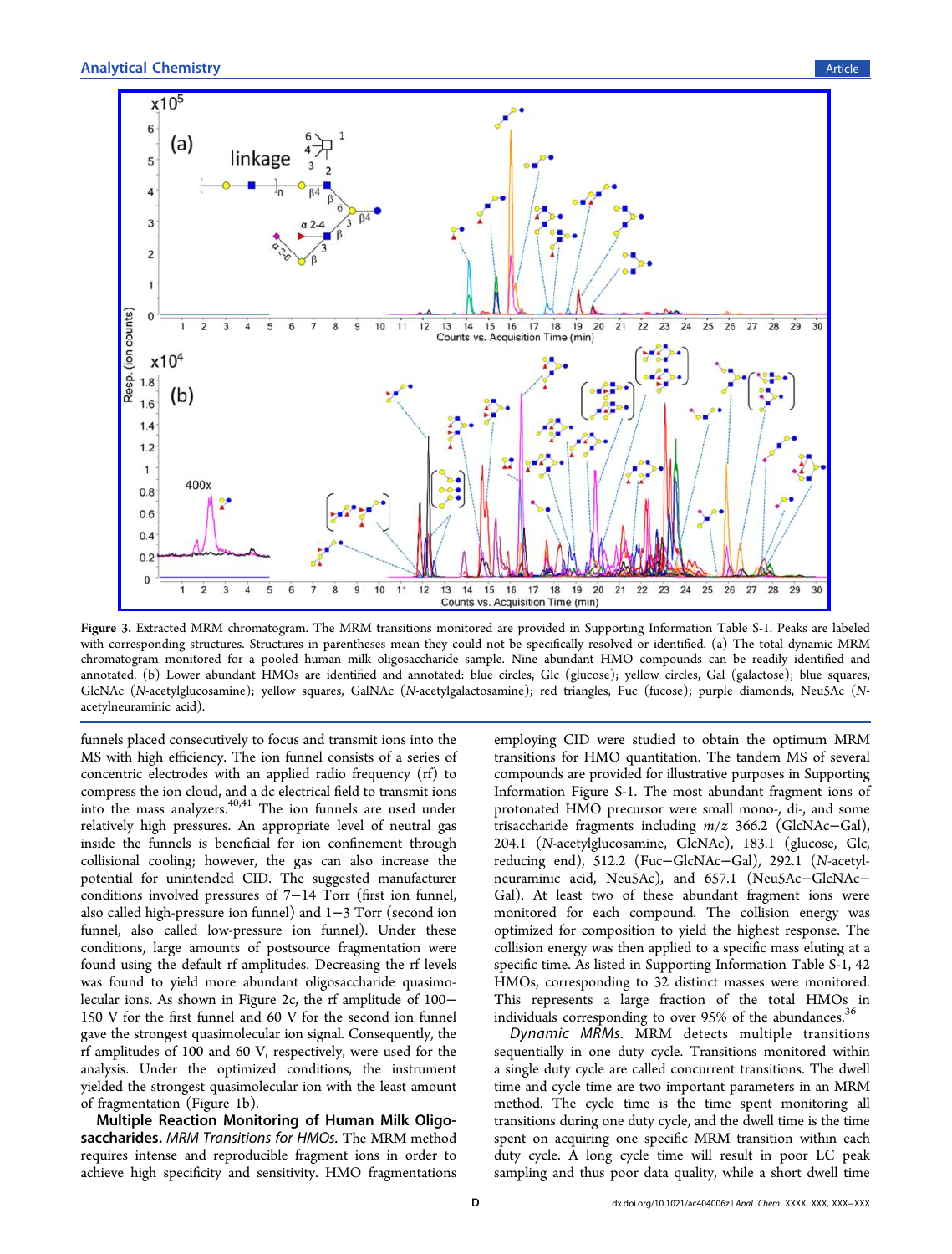Table 1. Evaluation of Method Accuracy and Sensitivity

|            | concn $(mg/mL)^a$    |                   |               |              |              |
|------------|----------------------|-------------------|---------------|--------------|--------------|
| compd      | standard calibration | standard addition | diff $(\%)^b$ | $LOD$ (pmol) | $LOQ$ (pmol) |
| $2'$ -FL   | $1.4 \pm 0.1$        | $1.6 \pm 0.1$     | $-15$         | 0.017        | 0.17         |
| LNFP-I     | $0.24 \pm 0.05$      | $0.26 \pm 0.01$   | $-6.9$        | 0.0097       | 0.097        |
| <b>LNT</b> | $1.0 \pm 0.1$        | $0.95 \pm 0.05$   | 9.0           | 0.012        | 0.12         |
| <b>LNH</b> | $0.021 \pm 0.004$    | $0.020 + 0.001$   | 7.5           | 0.047        | 0.47         |
| $3'$ -SL   | $0.25 \pm 0.01$      | $0.40 \pm 0.05$   | $-39$         | 0.13         | 1.3          |
| $6'$ -SL   | $0.18 \pm 0.01$      | $0.18 \pm 0.01$   | $-2.2$        | 0.13         | 1.3          |
| LSTc       | $0.063 \pm 0.003$    | $0.072 \pm 0.015$ | $-12$         | 0.083        | 0.83         |

 ${}^a$ Standard errors from the linear regression were reported.  ${}^b$ The difference in concentration obtained from standard calibration curves and from the standard addition.

will result in poor signal-to-noise ratios  $(S/N)$ . As the number of concurrent MRM transitions increase, either the cycle time needs to be increased resulting in poor data quality or the dwell time needs to be decreased resulting in poor S/N. In order to reduce the number of concurrent transitions, a dynamic MRM method was employed whereby specific transitions are only monitored at specific times, i.e., when the compound elutes. The cycle time of the dynamic MRM method was set in these analyses to 500 ms with the minimum and maximum dwell times of 15.33 and 248.63 ms, respectively, resulting in between 30 and 60 points across a chromatographic peak. Figure 3 shows the dynamic MRM transitions monitored for a poole[d](#page-3-0) HMO sample. The abundant HMOs were annotated in Figure 3a. The lower abundant HMOs were annotated in Figure 3b. [T](#page-3-0)he extracted ion chromatograms are provided separately [i](#page-3-0)n Supporting Information Figure S-2. The isomers were well[resolved using the PGC](#page-6-0) stationary phase. Homologues that coelute have different masses and were readily distinguished with MS.

Limits of Detection and Quantitation. Limits of detection and the range of quantitation were studied for the standard samples, which include two neutral (LNT and LNH), two fucosylated (2′-FL and LNFP-I), and three sialylated HMOs (6′-SL, 3′-SL, and LSTc). The limits of detection (LOD, S/N ≥ 3) for these compounds were at low-femtomole levels (10− 150 fmol), and the limits of quantitation (LOQ,  $S/N \ge 6$ ) were at high-femtomole levels (100−1500 fmol) (Table 1). The LOD for the neutral HMOs were slightly better than for the sialylated HMOs. The reason may be due to the lower ionization efficiency of sialylated species or a greater degree of postsource fragmentation compared to the neutral compounds in positive mode ESI.<sup>42</sup> The HMOs show good linearity ( $R^2$  > 0.99 for over 2 orders [of](#page-7-0) magnitude); however, quantitation can be performed over 5 orders of magnitude using a quadratic calibration curve  $(0.001-500 \mu g/mL)$ , [Supporting](#page-6-0) [Information](#page-6-0) Figures S-3 and S-4).

HMO Response Factor. The standard calibration curves for seven HMO standards, LNT, 2′-FL, LNFP-I, LNH, 6′-SL, LSTc, and 3′-SL, are illustrated in Supporting Information Figure S-3. With the exception of LNT and 3′[-SL, the response](#page-6-0) factors (the slopes of the standard calibration curves) of the HMOs are similar, within a factor of 2 (Table 2). The response factor for LNT is higher compared to 2′-FL, [LN](#page-5-0)FP-I, LNH, 6′- SL, and LSTc, while the response factor of 3′-SL is the lowest. Variations in ionization efficiencies and fragmentation efficiencies are two possible reasons for these differences. However, because HMO standards are very expensive and often unavailable, a universal response factor to quantify each component and the total HMO content would be desirable. To

this end, a linear regression equation,  $y = 6966.4x - 1752.6$ , was created to correlate the MRM responses  $(y, \text{ion counts})$  to the HMO concentration  $(x, \mu g/mL)$  by averaging the slopes and y-intercepts of the linear regression equations using the seven HMO standards.

This equation was then used to quantify the total HMO content of a pooled HMO sample. The pooled HMO sample was collected and extracted from milks of several mothers. Milligrams of extracted HMOs were then reduced, lyophilized, weighed using a microbalance, reconstituted in Nanopure water, and analyzed. Using this average linear regression equation, the total HMO content was determined to be 2.2  $\pm$ 0.1 (SE) mg/mL compared to the actual sample value of 2.0 mg/mL. The average response factor can therefore be used to obtain the total quantity of HMO in milk. The average response factor was evaluated for each individual compound. For the group of compounds that were used to obtain the average response factor, the difference of concentration using two different linear regression equations was within  $\pm 20\%$  for most of the standards. For LNT, the compound was overestimated by 80%, whereas 3′-SL was underestimated by 70% as shown in Table 2. Nonetheless, using the average response factor produces [su](#page-5-0)fficiently accurate result for each individual compound.

Validation of Matrix Effect with Standard Addition. To evaluate the matrix effect in this ESI LC−MS experiment, standard additions were performed by adding varying concentrations of pure HMO standards into a pooled HMO sample. Standard addition takes the matrix effect into account and may provide more accurate values compared to a standard curve. As illustrated in Table 1, the concentrations obtained using these two different methods were found to differ by only  $±10\%$  except for 3'-SL (-38%). Ion suppression and ion enhancement are the two major reasons for recovery rate higher and lower than 100%, respectively. Nevertheless, the result shows that the matrix effect is not a major source of error in our experiments.

Quantitation of HMO in Biological Samples. Absolute Quantitation of HMOs in Human Milk. To evaluate the variation in absolute HMO concentrations in a general population, the method was applied to milk samples collected from 20 mothers on day 35 postpartum. The absolute amounts of 2′-FL, LNT, LNFP-I, 3′-SL, 6′-SL, and LSTc in these 20 milk samples were determined (Table 2) using the standard calibration curves depicted in Supportin[g I](#page-5-0)nformation Figure S-3. Average concentrations of LNT and  $2'$ [-FL were 0.9](#page-6-0)7  $\pm$  0.56 and 1.5  $\pm$  1.4  $\mu$ g/mL, respectively, and are very close to previously reported values.<sup> $43,44$ </sup> The standard deviation reflects the biological diversity in t[hese](#page-7-0) 20 samples. The LNFP-I, 3′-SL,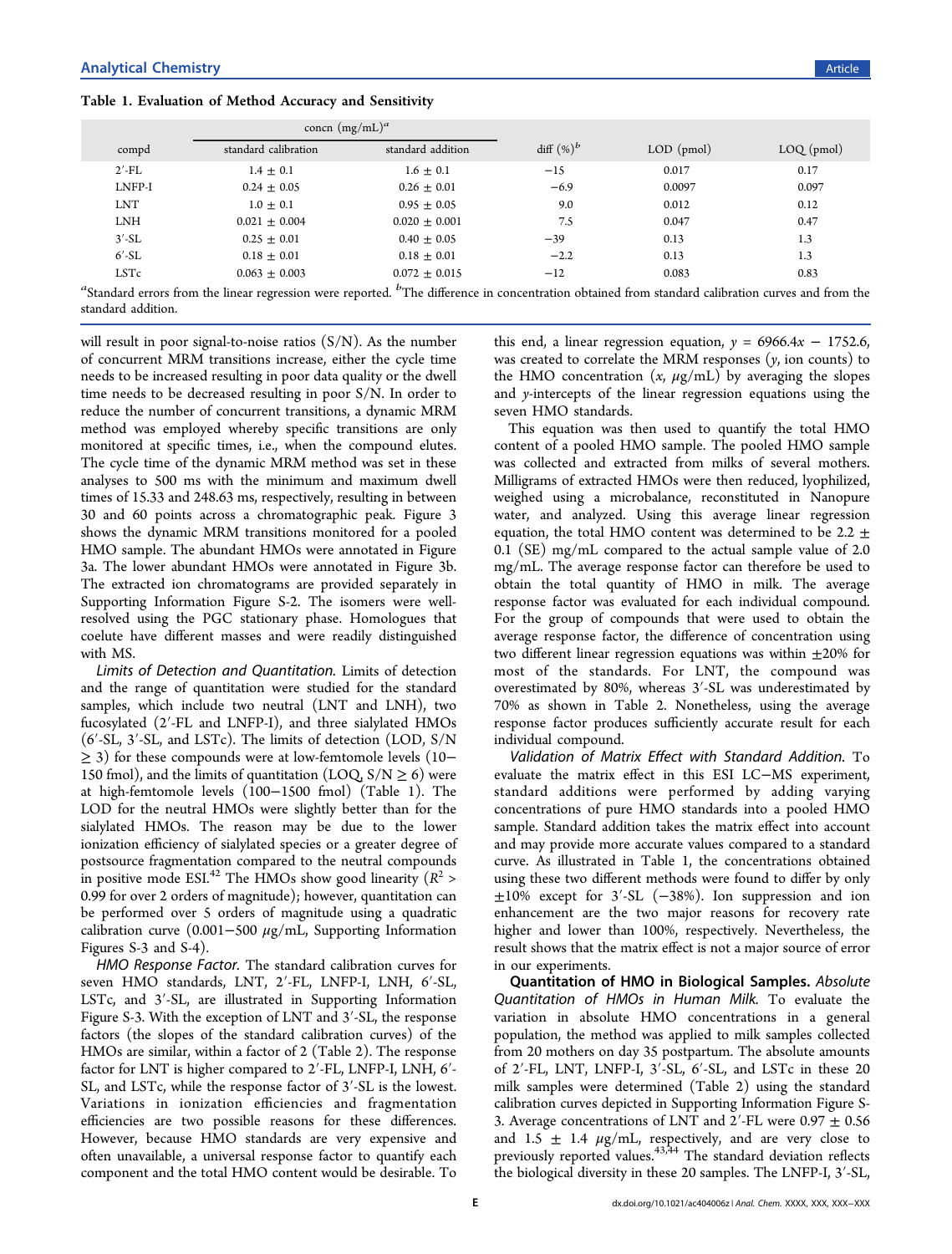## <span id="page-5-0"></span>Table 2. Absolute HMO Concentration for 10 Secretors and 10 Nonsecretors on Day 35 Postpartum Using Standard and Universal Calibration Curves

|                          |           |            | concn in milk $(mg/mL)$                 |                                |                                          |                                    |                     |  |  |
|--------------------------|-----------|------------|-----------------------------------------|--------------------------------|------------------------------------------|------------------------------------|---------------------|--|--|
|                          |           |            | standard calibration curve <sup>b</sup> |                                | universal calibration curve <sup>c</sup> |                                    |                     |  |  |
| $\text{compd}^a$         | mass (Da) | $RT$ (min) | nonsec.                                 | sec.                           | nonsec.                                  | sec.                               | concn diff $(\%)^d$ |  |  |
| $2'$ -FL                 | 490.2     | 13.6       | $(4.8 \pm 10.5) \times 10^{-1}$         | $2.5 \pm 0.7$                  | $(5.8 \pm 12.4) \times 10^{-1}$          | $3.0\,\pm\,0.8$                    | 20                  |  |  |
| 3000 a                   | 506.2     | 11.7       |                                         |                                | $(6.2 \pm 2.1) \times 10^{-2}$           | $(4.2 \pm 1.5) \times 10^{-2}$     |                     |  |  |
| 3000 b                   | 506.2     | 12.1       |                                         |                                | $(1.2 \pm 0.5) \times 10^{-2}$           | $(1.2 \pm 0.6) \times 10^{-2}$     |                     |  |  |
| 3000 с                   | 506.2     | 15.8       |                                         |                                | $(5.6 \pm 0.2) \times 10^{-3}$           | $(5.5 \pm 0.1) \times 10^{-3}$     |                     |  |  |
| $3'$ -SL                 | 635.2     | 27.0       | $(1.8 \pm 0.1) \times 10^{-1}$          | $(1.7 \pm 0.4) \times 10^{-1}$ | $(5.3 \pm 0.8) \times 10^{-2}$           | $(4.9 \pm 1.0) \times 10^{-2}$     | $-71$               |  |  |
| $6'$ -SL                 | 635.2     | 17.5       | $(3.2 \pm 0.7) \times 10^{-1}$          | $(2.9 \pm 1.1) \times 10^{-1}$ | $(2.8 \pm 0.6) \times 10^{-1}$           | $(2.5 \pm 1.0) \times 10^{-1}$     | $-14$               |  |  |
| LDFT <sup>e</sup>        | 636.3     | 15.9       |                                         |                                | $(1.9 \pm 3.2) \times 10^{-2}$           | $(9.7 \pm 4.2) \times 10^{-2}$     |                     |  |  |
| $6'$ -SLN <sup>e</sup>   | 676.3     | 17.5       |                                         |                                | $(6.4 \pm 0.3) \times 10^{-3}$           | $(6.5 \pm 0.5) \times 10^{-3}$     |                     |  |  |
| <b>LNT</b>               | 709.3     | 15.5       | $1.2 \pm 0.7$                           | $(7.5 \pm 3.1) \times 10^{-1}$ | $2.2 \pm 1.3$                            | $1.3 \pm 0.6$                      | 80                  |  |  |
| <b>LNnT</b>              | 709.3     | 15.7       |                                         |                                | $(2.2 \pm 1.5) \times 10^{-1}$           | $(3.6 \pm 1.4) \times 10^{-1}$     |                     |  |  |
| 3110a                    | 855.3     | 11.5       |                                         |                                | $(1.3 \pm 0.5) \times 10^{-1}$           | $(1.2 \pm 0.3) \times 10^{-1}$     |                     |  |  |
| LNFP II                  | 855.3     | 11.9       |                                         |                                | $(5.6 \pm 2.9) \times 10^{-1}$           | $(1.1 \pm 0.7) \times 10^{-1}$     |                     |  |  |
| ${\rm LNFP\text{-}I}$    | 855.3     | 14.9       | $(8.9 \pm 23.8) \times 10^{-2}$         | $(4.2 \pm 2.1) \times 10^{-1}$ | $(1.0 \pm 2.7) \times 10^{-1}$           | $(4.8 \pm 2.4) \times 10^{-1}$     | 14                  |  |  |
| LNFP-V                   | 855.3     | 16.0       |                                         |                                | $(1.4 \pm 0.7) \times 10^{-2}$           | $(2.0 \pm 1.0) \times 10^{-2}$     |                     |  |  |
| LSTc                     | 1000.4    | 25.0       | $(5.0 \pm 1.4) \times 10^{-2}$          | $(5.5 \pm 2.2) \times 10^{-2}$ | $(3.8 \pm 0.9) \times 10^{-2}$           | $(4.2 \pm 1.5) \times 10^{-2}$     | $-24$               |  |  |
| LSTa                     | 1000.4    | 26.8       |                                         |                                | $(2.7 \pm 1.0) \times 10^{-2}$           | $(2.1 \pm 1.1) \times 10^{-2}$     |                     |  |  |
| LNDFH $I^e$              | 1001.4    | 11.4       |                                         |                                | $(6.6 \pm 3.0) \times 10^{-3}$           | $(5.0 \pm 1.6) \times 10^{-3}$     |                     |  |  |
| LNDFH $II^e$             | 1001.4    | 11.5       |                                         |                                | $(7.2 \pm 7.0) \times 10^{-3}$           | $(1.8 \pm 0.8) \times 10^{-2}$     |                     |  |  |
| 3120 a                   | 1001.4    | 12.0       |                                         |                                | $(9.5 \pm 3.8) \times 10^{-3}$           | $(5.4 \pm 3.1) \times 10^{-3}$     |                     |  |  |
| <b>LNH</b>               | 1074.4    | 18.5       | $(4.3 \pm 2.1) \times 10^{-2}$          | $(5.0 \pm 1.8) \times 10^{-2}$ | $(4.8 \pm 2.2) \times 10^{-2}$           | $(5.1\,\pm\,1.7)\times10^{-2}$     | 9                   |  |  |
| LNnH                     | 1074.4    | 19.1       |                                         |                                | $(2.1 \pm 1.4) \times 10^{-2}$           | $(4.0 \pm 2.1) \times 10^{-2}$     |                     |  |  |
| 3220 a                   | 1204.5    | 11.9       |                                         |                                | $(2.7 \pm 1.2) \times 10^{-2}$           | $(9.5 \pm 2.6) \times 10^{-3}$     |                     |  |  |
| 3220 b                   | 1204.5    | 11.6       |                                         |                                | $(1.0 \pm 0.2) \times 10^{-2}$           | $(1.0 \pm 0.2) \times 10^{-2}$     |                     |  |  |
| MFLNH $IIIe$             | 1220.5    | 17.1       |                                         |                                | $(1.6 \pm 0.4) \times 10^{-1}$           | $(9.6 \pm 2.8) \times 10^{-2}$     |                     |  |  |
| MFLNH $I^e$              | 1220.5    | 17.3       |                                         |                                | $(1.5 \pm 3.4) \times 10^{-2}$           | $(5.1 \pm 3.1) \times 10^{-2}$     |                     |  |  |
| IFLNH $IIIe$             | 1220.5    | 18.0       |                                         |                                | $(3.9 \pm 1.5) \times 10^{-2}$           | $(5.2 \pm 2.1) \times 10^{-2}$     |                     |  |  |
| 4300                     | 1277.5    | 17.1       |                                         |                                | $(1.6 \pm 0.2) \times 10^{-2}$           | $(1.4 \pm 0.2) \times 10^{-2}$     |                     |  |  |
| S-LNH                    | 1365.5    | 26.0       |                                         |                                | $(2.3 \pm 0.8) \times 10^{-2}$           | $(3.6 \pm 1.6) \times 10^{-2}$     |                     |  |  |
| 4201 b                   | 1365.5    | 25.5       |                                         |                                | $(3.4 \pm 0.9) \times 10^{-2}$           | $(2.6 \pm 0.5) \times 10^{-2}$     |                     |  |  |
| 4220 a                   | 1366.5    | 14.3       |                                         |                                | $(5.9 \pm 2.4) \times 10^{-2}$           | $(5.6 \pm 2.4) \times 10^{-2}$     |                     |  |  |
| DFLNH $b^e$              | 1366.5    | 14.5       |                                         |                                | $(1.5 \pm 0.9) \times 10^{-1}$           | $(2.6\,\pm\,1.2)\times 10^{-2}$    |                     |  |  |
| DFLNH $a^e$              | 1366.5    | 16.0       |                                         |                                | $(2.5 \pm 4.8) \times 10^{-2}$           | $(1.0\,\pm\,0.6)\times 10^{-1}$    |                     |  |  |
| DFLNH $c^e$              | 1366.5    | 20.3       |                                         |                                | $(5.8 \pm 3.7) \times 10^{-3}$           | $(7.9 \pm 0.9) \times 10^{-3}$     |                     |  |  |
| 4211 a                   | 1511.6    | 23.1       |                                         |                                | $(8.4 \pm 1.5) \times 10^{-3}$           | $(8.3 \pm 1.2) \times 10^{-3}$     |                     |  |  |
| 4211 b                   | 1511.6    | 23.7       |                                         |                                | $(1.4 \pm 0.6) \times 10^{-2}$           | $(6.1 \pm 2.1) \times 10^{-3}$     |                     |  |  |
| 4211 c                   | 1511.6    | 24.0       |                                         |                                | $(6.3 \pm 4.9) \times 10^{-3}$           | $(1.3 \pm 0.8) \times 10^{-2}$     |                     |  |  |
| 4211 d                   | 1511.6    | 25.5       |                                         |                                | $(8.0 \pm 2.3) \times 10^{-2}$           | $(6.6 \pm 1.3) \times 10^{-2}$     |                     |  |  |
| $\operatorname{TFLMH}^e$ | 1512.6    | 14.4       |                                         |                                | $(1.0 \pm 1.4) \times 10^{-2}$           | $(2.3 \pm 1.0) \times 10^{-2}$     |                     |  |  |
| 4230 a                   | 1512.6    | 19.8       |                                         |                                | $(5.6 \pm 3.5) \times 10^{-3}$           | $(7.3 \pm 3.0) \times 10^{-3}$     |                     |  |  |
| 5310                     | 1585.6    | 19.2       |                                         |                                | $(2.8 \pm 1.2) \times 10^{-2}$           | $(2.2 \pm 0.8) \times 10^{-2}$     |                     |  |  |
| 4221 a                   | 1657.6    | 24.4       |                                         |                                | $(5.9 \pm 4.1) \times 10^{-3}$           | $(7.6 \pm 2.7) \times 10^{-3}$     |                     |  |  |
| 4221 b                   | 1657.6    | 27.0       |                                         |                                | $(5.4 \pm 2.9) \times 10^{-3}$           | $(7.5 \pm 1.6) \times 10^{-3}$     |                     |  |  |
| 5320 a                   | 1731.6    | 18.1       |                                         |                                | $(2.9 \pm 1.2) \times 10^{-2}$           | $(1.1\,\pm\,0.2)\times 10^{-2}$    |                     |  |  |
| 5320 b                   | 1731.6    | 18.3       |                                         |                                | $(6.3 \pm 5.4) \times 10^{-3}$           | $(1.2\,\pm\,0.4)\,\times\,10^{-2}$ |                     |  |  |
| 5320 с                   | 1731.6    | 19.2       |                                         |                                | $(8.3 \pm 1.3) \times 10^{-3}$           | $(7.9 \pm 2.8) \times 10^{-3}$     |                     |  |  |
| 5320 d                   | 1731.6    | 19.4       |                                         |                                | $(6.9 \pm 6.7) \times 10^{-3}$           | $(1.5 \pm 0.4) \times 10^{-2}$     |                     |  |  |
| 5320 e                   | 1731.6    | 20.8       |                                         |                                | $(5.9 \pm 4.4) \times 10^{-3}$           | $(7.8 \pm 1.6) \times 10^{-3}$     |                     |  |  |
| 6410 a                   | 1950.7    | 22.6       |                                         |                                | $(6.8 \pm 6.5) \times 10^{-3}$           | $(1.2 \pm 0.4) \times 10^{-2}$     |                     |  |  |
| 6410 b                   | 1950.7    | 22.9       |                                         |                                | $(1.1 \pm 0.3) \times 10^{-2}$           | $(1.0\,\pm\,0.3)\times 10^{-2}$    |                     |  |  |
| total HMO content        |           |            |                                         |                                | $5.1\,\pm\,1.6$                          | $6.8\,\pm\,0.7$                    |                     |  |  |
|                          |           |            |                                         |                                |                                          |                                    |                     |  |  |

a<br>Monosaccharide composition, e.g., 5(Hex):3(HexNAc):2(Fuc):1(Neu5Ac) was represented as 5321 (Hex, hexose; HexNAc, N-acetylhexosamine; Fucholateriana compositor, e.g., externe transmitted and the represented as seen (free, matter). The art is the linear regression Fuc, fucose; NeuSAc, N-acetylneuraminic acid). <sup>b</sup>Concentration was obtained using specific equations used were as follows: (2′-FL) y = 8082x + 20297, R<sup>2</sup> = 0.996; (LNFP-I) y = 7851x − 452, R<sup>2</sup> = 1.000; (LNT) y = 12880x − 14067, R<sup>2</sup> = 1.000; (LNH)  $y = 6710x - 547$ ,  $R^2 = 1.000$ ; (3′-SL)  $y = 1895x - 564$ ,  $R^2 = 0.999$ ; (6′-SL)  $y = 5686x - 795$ ,  $R^2 = 1.000$ ; (LSTc)  $y = 4615x - 218$ ,  $R^2 = 1.000$ ; (LSTc)  $y = 4615x - 218$ ,  $R^2 = 1.000$ = 1.000; nonsec, milk from nonsecretor mothers; sec., milk from secretor mothers. Concentration was obtained using the average linear regression<br>equation,  $y = 6966.4x - 1752.6$ , fitted to the 0.8–100  $\mu$ g/mL concentration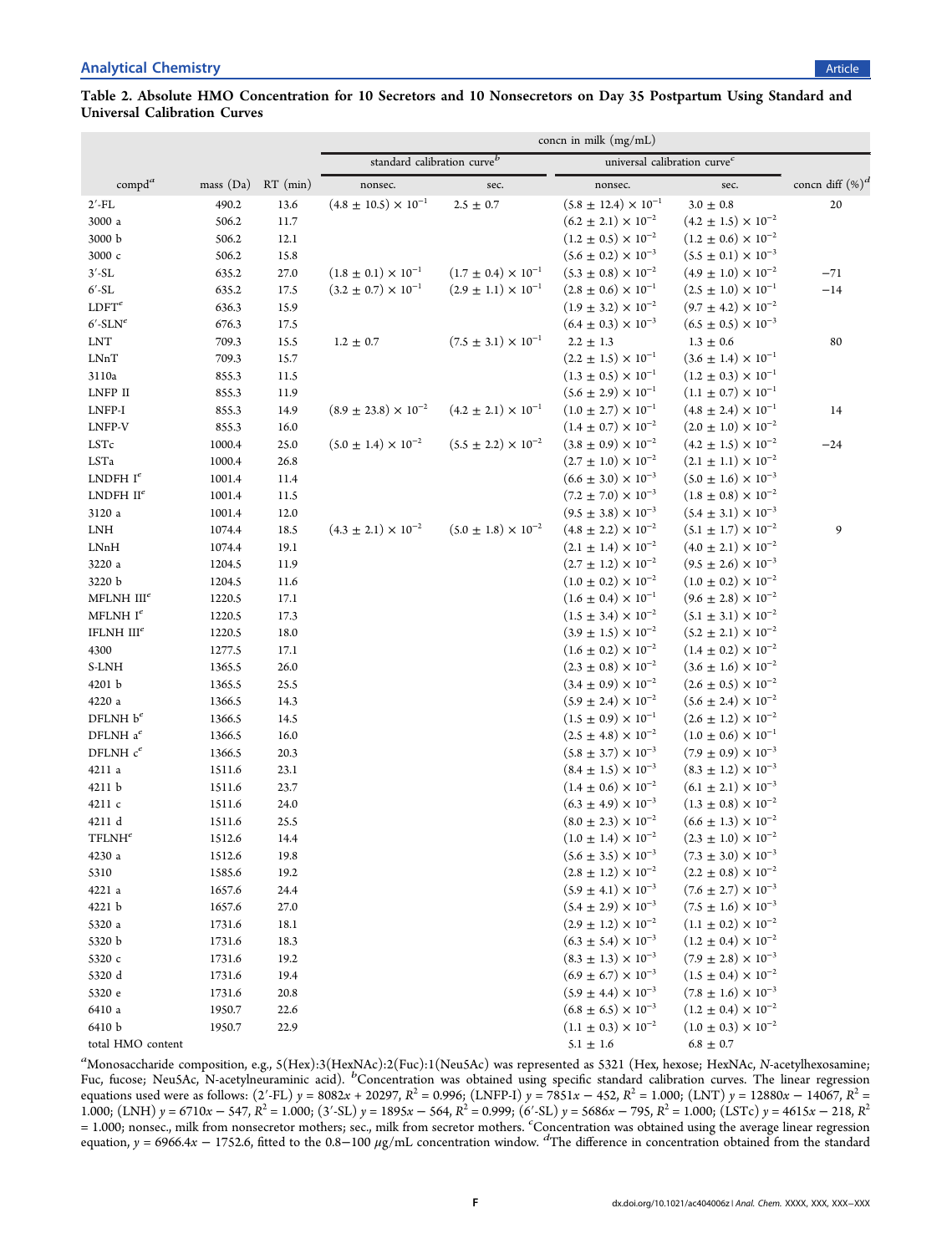#### <span id="page-6-0"></span>Table 2. continued

curves and the average standard curves. <sup>e</sup>6'-SLN, 6'-sialyllactosamine; DFLNH, difucosyllacto-N-hexaose; IFLNH, isomeric fucosylated lacto-Nhexaose; LDFT, lacto-difucotetraose; LNDFH, lacto-N-difucohexaose; MFLNH, monofucosyllacto-N-hexaose; TFLNH, trifucosyllacto-N-hexaose.

6′-SL, and LSTc concentrations measured by our LC−MS method were 20%–65% lower than that for HPAEC-PAD,<sup>44</sup> well within biological variations. The LNFP-I concentrati[on](#page-7-0) reported previously using single-quadrupole LC−MS using abundances and a calibration curve yielded a range of 0.001− 1.80 mg/mL,<sup>43</sup> which includes our value  $0.26 \pm 0.28$  mg/mL  $(mean \pm SD)$ .

HMO Abundance and Secretor Status. It is known that the secretor status of the mother largely influences her HMO profile.<sup>36,44,45</sup> Milk from secretor mothers contains a higher percen[tage](#page-7-0) [of](#page-7-0)  $\alpha(1-2)$ -fucose in compounds such as 2'-FL and LNFP-I as a consequence of the fucosyltransferase 2 (FUT2) gene in the epithelial cells. Indeed, we find the abundances of 2′-FL and LNFP-I are significantly higher in secretors (2′-FL, 3.0 mg/mL; LNFP-, 0.48 mg/mL) than in nonsecretors (2′-FL, 0.58 mg/mL; LNFP-I, 0.10 mg/mL) (Figure 4 and Table 2). We have previously suggested to use these compounds [t](#page-5-0)o phenotype the mother based on her milk HMO.<sup>36</sup> The results depicted in Figure 4, parts a and b, however, sho[w](#page-7-0) [t](#page-7-0)hat a single compound may be insufficient to completely separate secretors from nonsecretors. For example, there are two nonsecretor mothers in Figure 4a (mothers D1036 and D1041) who produced 2′-FL abundances of the same magnitude as the secretor mothers; however, the fraction of all HMOs with  $\alpha$ (1− 2)-fucose is lower than those for secretor mothers. For other abundant oligosaccharides such as LNT, LNH, 3′-SL, 6′-SL, and LSTc, there appears no significant difference between the two phenotypes (Figure 4c−g).

The concentrations for the individual compounds, also the total HMO content, from the universal response factors are listed in Table 2. The standard deviations in this table represent the biological [v](#page-5-0)ariation. The total amounts of HMOs were found to be higher in the secretor  $(6.8 \pm 0.7 \text{ mg/mL})$ compared to the nonsecretor mothers  $(5.1 \pm 1.6 \text{ mg/mL})$ . The difference was statistically significant (Figure 4h,  $P = 0.014$  from Mann−Whitney−Wilcoxon test) and consistent with a recent report on Gambian mothers.<sup>36</sup> Furthermore, the biological variation in total HMO conte[nt](#page-7-0) [a](#page-7-0)mong nonsecretor mothers is larger than among secretor mothers, which was also found for Gambian mothers.<sup>3</sup>

# ■ **CONCLUSIONS**

MRM is highly suited for the absolute quantitation of oligosaccharides, specifically human milk oligosaccharides. The limit of quantitation is approximately in the highfemtomole level with the quantitation range spanning 5 orders of magnitude. The small number of standards is typical in for oligosaccharides, because the syntheses of specific structures, even as small as those found in milk, remain a major task. This issue will not soon be solved. We therefore examined the use of a universal response factor based on the average of seven compounds. Accurate absolute quantitation, while desirable, is not often always needed. For many studies such as those for discovering markers of health or diseases states, sample sets are often matched and analyzed simultaneously. Relative quantitation is therefore generally sufficient. The advantage of absolute quantitation is that the value is generally independent of the method. MRM is attractive nonetheless because it provides



Figure 4. Box-and-whisker diagrams for secretor mothers (S) and nonsecretor mothers (N) reveal that nonsecretor mothers produce lower amounts of 2'-FL  $(P < 0.001)$  and LNFP-I  $(P = 0.004)$  than secretor mothers. However, there are some outliers who still produce similar amounts of 2′-FL or/and LNFP-I with secretor mothers, while their total  $\alpha(1-2)$  fucosylation is still at relatively low level. The total HMO content produced by nonsecretor mothers is also lower ( $P =$ 0.014, Mann−Whitney−Wilcoxon test) than that of secretor mothers using the nonparametric test. (a)  $2'$ -FL. (b) LNFP-I. (c) LNT. (d) LNH. (e) 6'-SL. (f) 3'-SL. (g) LSTc. (h) Total HMO content. Reported P-values are from one-tail Student  $t$  test unless specified.

both relative quantitation and, when standards are available, absolute quantitation. A general response factor for HMO may be helpful because it provides a good approximate value for a component even when standards are not available but provide values that can be directly compared for relative quantitation. A general response factor is also useful for obtaining accurate values for the total amounts of HMOs. This method will be of general use in oligosaccharide analyses but specifically in studying the bioactivity of HMOs.

## ■ ASSOCIATED CONTENT

#### **6** Supporting Information

Additional information as noted in text. This material is available free of charge via the Internet at [http://pubs.acs.org.](http://pubs.acs.org)